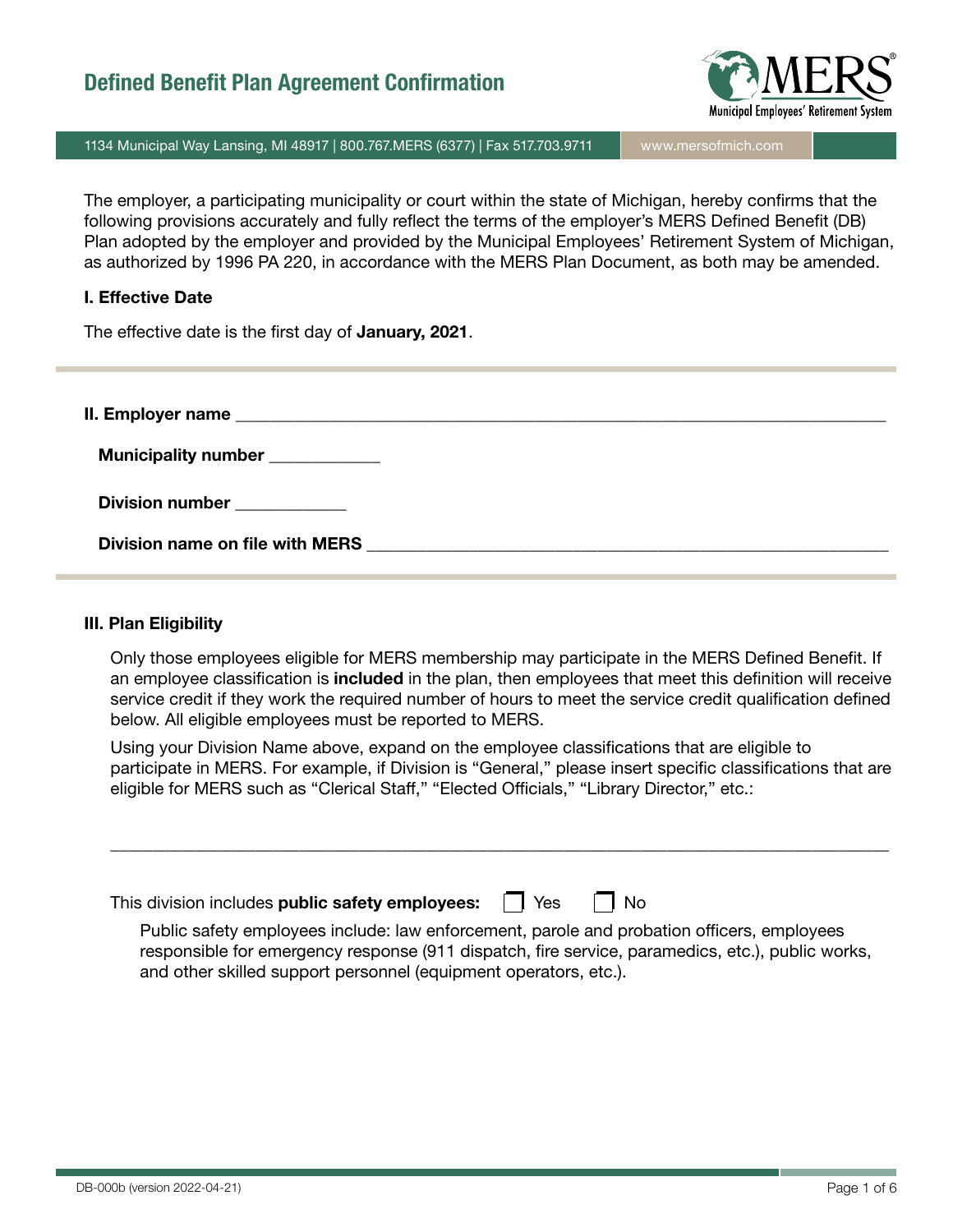EMPLOYER NAME: DIV:

Please record whether any individuals in the employee division under the following classifications are *included* or *excluded* from eligibility. For classifications in which you have no such employees in the division, please check "Not Employed."

To further define eligibility (select all that apply):

| <b>Employee Classification</b>                                                                      | Included <sub>1</sub> | <b>Excluded</b> | <b>Not</b><br><b>Employed</b> |
|-----------------------------------------------------------------------------------------------------|-----------------------|-----------------|-------------------------------|
| <b>Temporary Employees:</b> Those who will work for the municipality fewer than<br>months in total. |                       |                 |                               |
| <b>Part-Time Employees:</b> Those who regularly work fewer than _______<br>per .                    |                       |                 |                               |
| <b>Seasonal Employees:</b> Those who will work for the municipality                                 |                       |                 |                               |
| <b>Voter-Elected Officials</b>                                                                      |                       |                 |                               |
| Appointed Officials: An official appointed to a voter-elected office.                               |                       |                 |                               |
| <b>Contract Employees</b>                                                                           |                       |                 |                               |

### Probationary Periods (select one):

 $\Box$  Please indicate whether this division is subject to any probationary period. Probationary periods are allowed in one-month increments, no longer than 12 months. During this probationary period, the employer will not report or provide service.

The probationary period will be \_\_\_\_\_\_ month(s).

Comments:

Service will begin with the employee's date of hire (no Probationary Period). Effective with the date of hire, wages paid and any associated contributions must be submitted to MERS.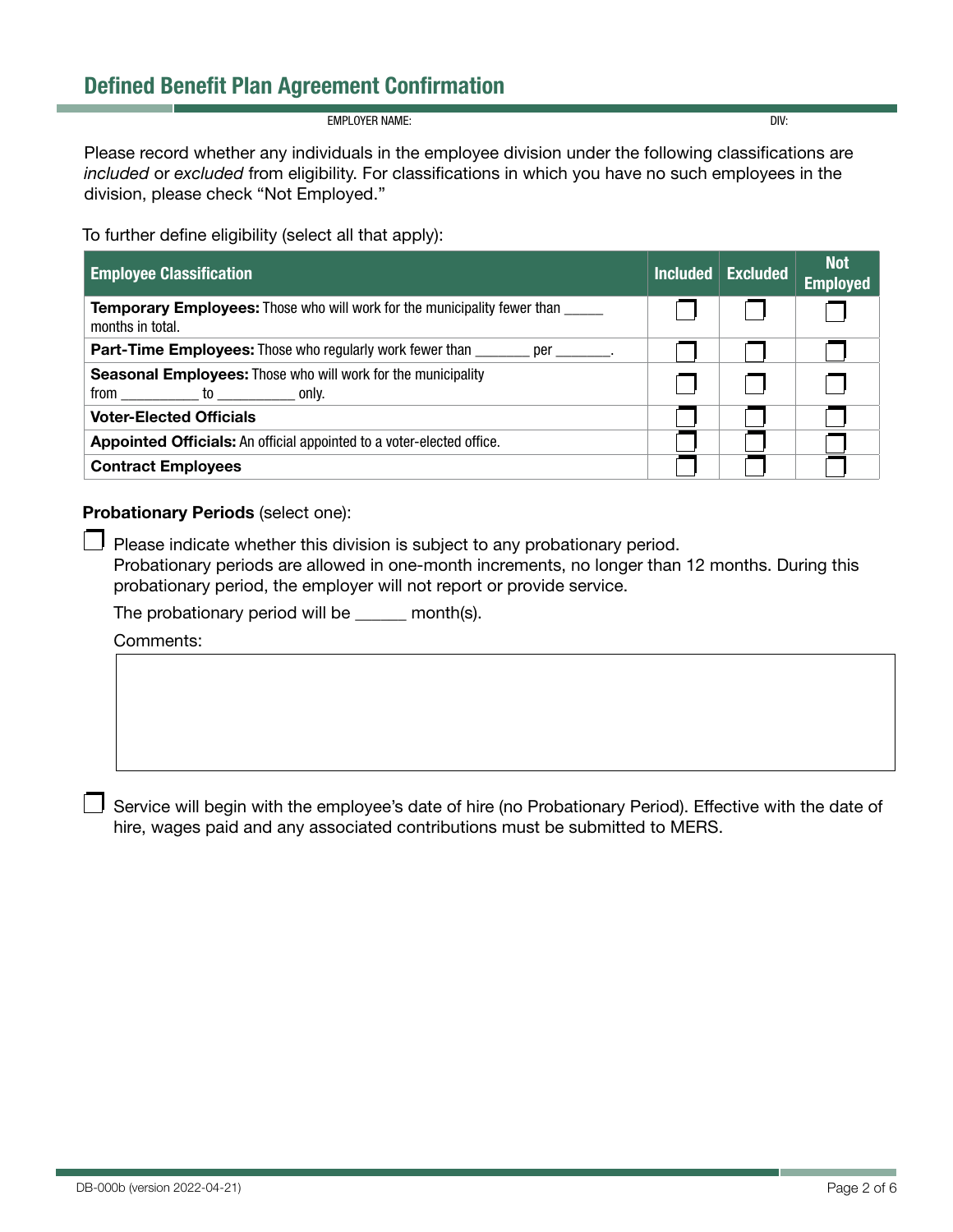**EMPLOYER NAME:** DIV:

#### IV. Provisions

#### 1. Service Credit Qualification

To clarify how eligible employees earn service credit, please indicate how many hours per month an eligible employee needs to work. For example, if you require 10 eight-hour days, this would be 80 hours per month. If an 'hour per day' has been defined (like ten 7-hour days), electing 70 hours will be required. Employees must meet the definition of Plan Eligibility in order to earn service credit under the plan.

To receive one month of service credit, an employee shall work (or be paid for as if working)

hours in a month.

#### 2. Leaves of Absence

Indicate by checking the boxes below, whether service credit is granted for eligible employees for any of the following types.

Regardless whether an eligible employee is awarded service credit while on the selected type(s) of leave:

- MERS will skip over these months when determining the FAC amount for benefit calculations.
- Third-party wages are not reported for leaves of absence.
- Employers are not required to remit employer contributions based on leaves of absence when no wages are paid by the employer.
- For contributory divisions, employee contributions are required where service credit is granted and due at the time of monthly wage and contribution reporting. Employers may use the following formula to calculate employee contributions: the employee's current hourly rate (prior to leave), multiplied by service credit qualification (hours) multiplied by employee contribution. For example, if employees' hourly rate is \$20, the division requires 120 hours to obtain service credit, and employee contributions are 5%, the calculation will look like:  $$20/hour X 120 X .05 = $120$  in employee contribution for that leave month. Employers may use another internal formula, if they choose and MERS will make note of it.

| Type of Leave                                                                           | <b>Service Credit</b><br>Granted | <b>Service Credit</b><br><b>Excluded</b> |
|-----------------------------------------------------------------------------------------|----------------------------------|------------------------------------------|
| <b>Short-Term Disability</b>                                                            |                                  |                                          |
| <b>Long-Term Disability</b>                                                             |                                  |                                          |
| <b>Workers' Compensation</b>                                                            |                                  |                                          |
| <b>Unpaid Family Medical Leave Act (FMLA)</b>                                           |                                  |                                          |
| Other:<br>For example, sick and accident, administrative, educational, sabbatical, etc. |                                  |                                          |
| Other 2:<br>Additional leave types as above                                             |                                  |                                          |

Leaves of absence due to military service are governed by the Federal U*niformed Services Employment and Reemployment Rights Act* of 1994 (USERRA), IRC 414(u), effective January 1, 2007, IRC 401(a)(37).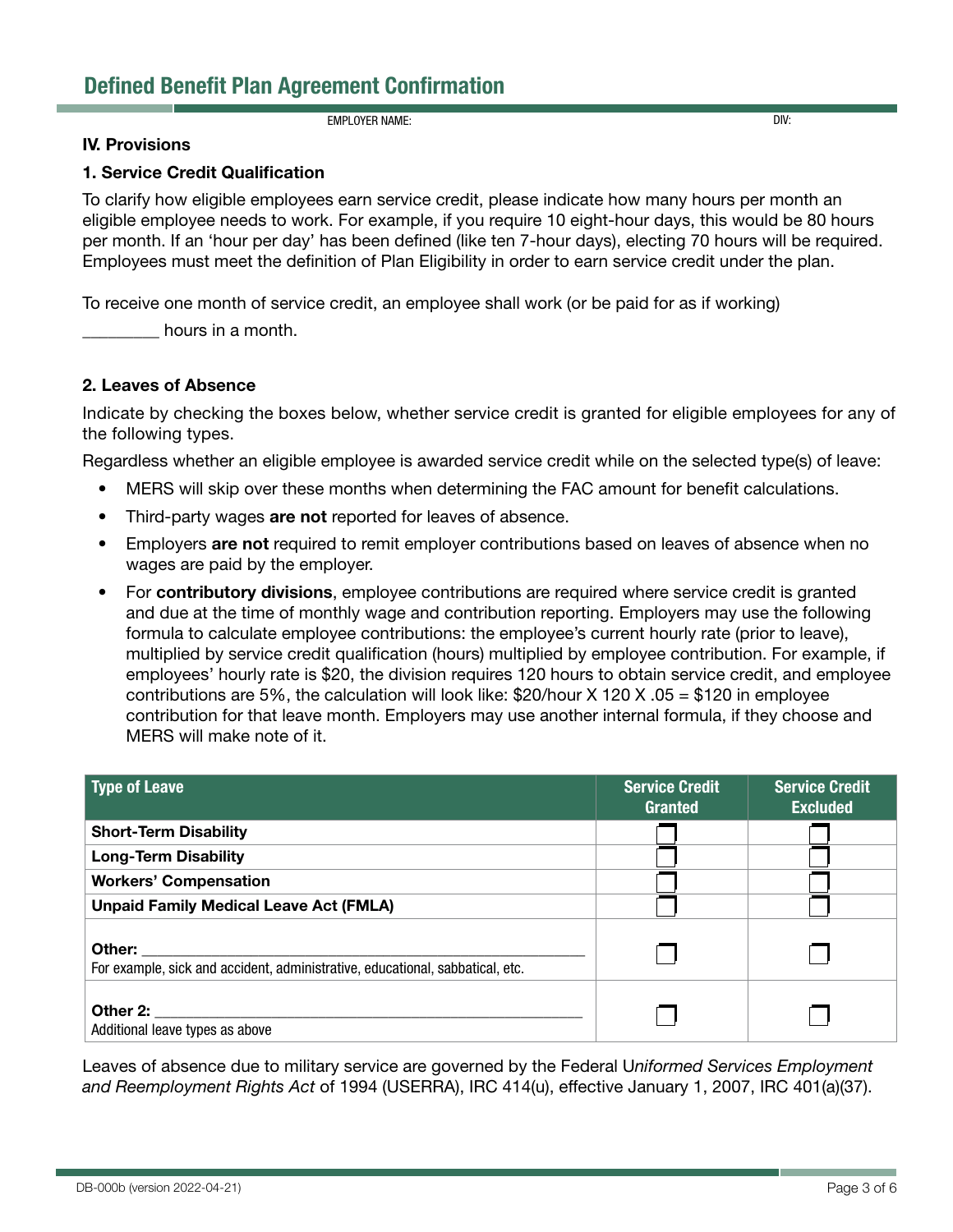# Defined Benefit Plan Agreement Confirmation

**EMPLOYER NAME:** DIV:

## 3. Definition of Compensation

The Definition of Compensation is used to calculate a participant's final average compensation and is used in determining both employer and employee contributions. Wages paid to employees, calculated using the elected definition, must be reported to MERS.

| Record your Definition of Compensation here if it                                                                                                                                                                                         |                                                      |                                    |                                                      |
|-------------------------------------------------------------------------------------------------------------------------------------------------------------------------------------------------------------------------------------------|------------------------------------------------------|------------------------------------|------------------------------------------------------|
| meets any of these Standard Options. If it does not,                                                                                                                                                                                      |                                                      |                                    |                                                      |
| please skip this table to proceed to page 5.                                                                                                                                                                                              | <b>Base Wages</b>                                    | <b>Box 1 Wages</b>                 | <b>Gross Wages</b>                                   |
| <b>Types of Compensation</b>                                                                                                                                                                                                              |                                                      |                                    |                                                      |
| <b>Regular Wages</b><br>Salary or hourly wage X hours<br>PTO used (sick, vacation, personal, bereavement, holiday leave, or unclassified)<br>On-call pay                                                                                  | All Regular Wages<br>included                        | All Regular Wages<br>included      | All Regular Wages<br>included                        |
| <b>Other Wages</b><br>Shift differentials<br>Overtime<br>Severance issued over time (weekly/bi-weekly)                                                                                                                                    | Excluded                                             | <b>All Other Wages</b><br>included | All Other Wages<br>included                          |
| <b>Lump Sum Payments</b><br>PTO cash-out<br>Longevity<br><b>Bonuses</b><br>Merit pay<br>Job certifications<br><b>Educational degrees</b><br>Moving expenses<br>Sick payouts<br>Severance (if issued as lump sum)                          | Excluded                                             | All Lump Sum<br>Payments included  | All Lump Sum<br>Payments included                    |
| <b>Taxable Payments</b><br>Travel through a non-accountable plan (i.e. mileage not tracked for reimbursement)<br>Prizes, gift cards<br>Personal use of a company car<br>Car allowance                                                     | Excluded                                             | All Taxable<br>Payments included   | All Taxable<br>Payments included                     |
| <b>Reimbursement of Nontaxable Expenses</b> (as defined by the IRS)<br>Gun, tools, equipment, uniform<br>Phone<br><b>Fitness</b><br>Mileage reimbursement<br>Travel through an accountable plan (i.e. tracking mileage for reimbursement) | Excluded                                             | Excluded                           | Excluded                                             |
| <b>Types of Deferrals</b>                                                                                                                                                                                                                 |                                                      |                                    |                                                      |
| <b>Elective Deferrals of Employee Premiums/Contributions</b><br>457 employee and employer contributions<br>125 cafeteria plan, FSAs and HSAs<br><b>IRA</b> contributions                                                                  | <b>All Elective</b><br>Deferrals included            | Excluded                           | <b>All Elective Deferrals</b><br>included            |
| <b>Types of Benefits</b>                                                                                                                                                                                                                  |                                                      |                                    |                                                      |
| <b>Nontaxable Fringe Benefits of Employees</b><br>Health plan, dental, vision benefits<br>Workers compensation premiums<br>Short- or Long-term disability premiums<br>Group term or whole life insurance $<$ \$50,000                     | All Nontaxable<br><b>Fringe Benefits</b><br>included | Excluded                           | All Nontaxable<br><b>Fringe Benefits</b><br>included |
| <b>Mandatory Contributions</b><br>Defined Benefit employee contributions<br>MERS Health Care Savings Program employee contributions                                                                                                       | <b>All Mandatory</b><br>Contributions<br>included    | Excluded                           | <b>All Mandatory</b><br>Contributions<br>included    |
| <b>Taxable Fringe Benefits</b><br>Clothing reimbursement<br>Stipends for health insurance opt out payments<br>Group term life insurance $> $50,000$                                                                                       | Excluded                                             | Excluded                           | All Taxable Fringe<br><b>Benefits included</b>       |
| <b>Other Benefits / Lump Sum Payments</b><br>Workers compensation settlement payments                                                                                                                                                     | Excluded                                             | Excluded                           | All Other Lump Sum<br><b>Benefits included</b>       |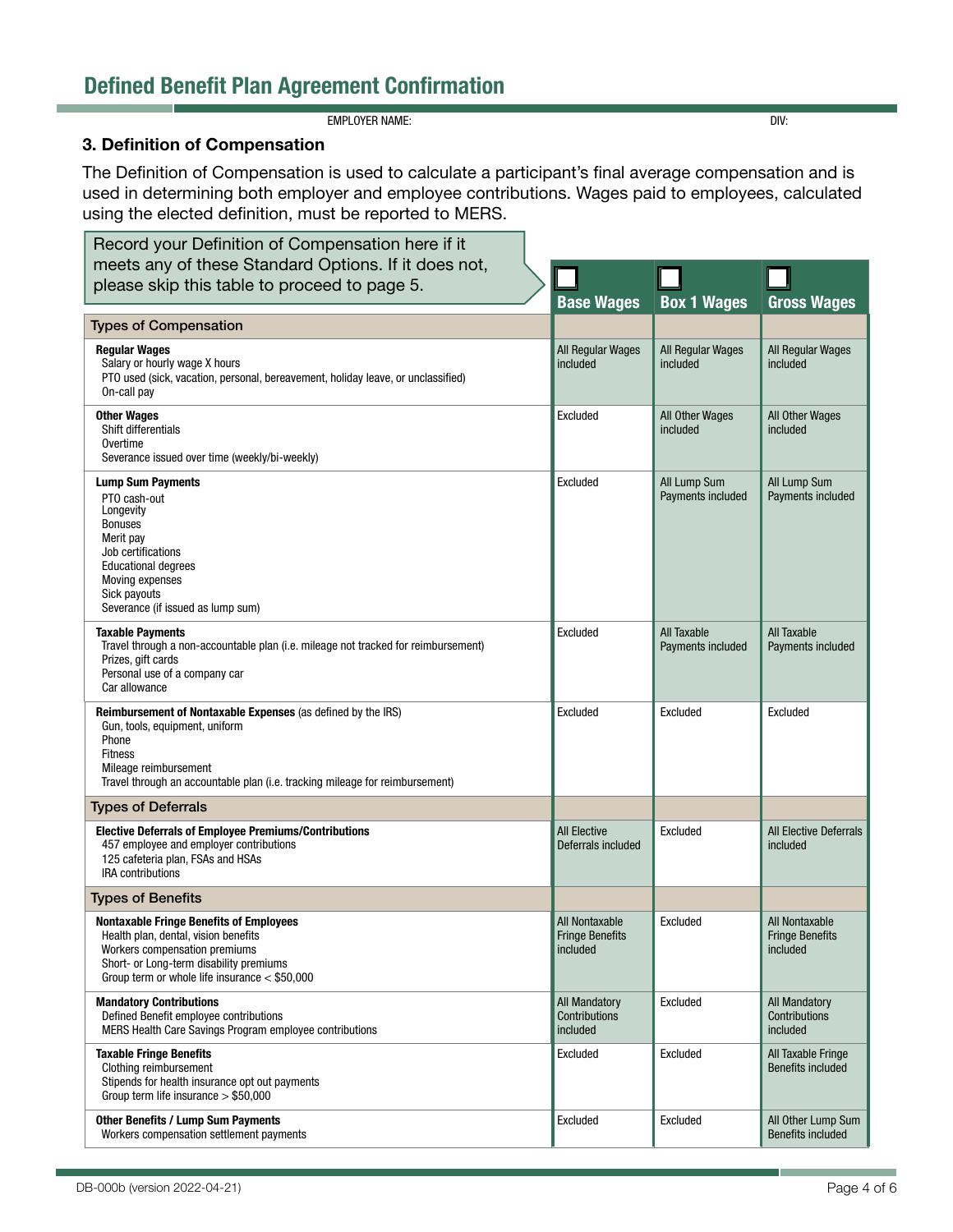# Defined Benefit Plan Agreement Confirmation

**EMPLOYER NAME:** DIV:

**SKIP THIS TABLE** if you selected one of the Standard Definitions of Compensation on page 4.

| <b>CUSTOM:</b> Please select boxes in each section that reflect your Definition of Compensation. |                                                                                                                                                                                                                                |  |  |  |
|--------------------------------------------------------------------------------------------------|--------------------------------------------------------------------------------------------------------------------------------------------------------------------------------------------------------------------------------|--|--|--|
| <b>Types of Compensation</b>                                                                     |                                                                                                                                                                                                                                |  |  |  |
| Regular Wages (paid time, or time as though working, within the pay period)                      |                                                                                                                                                                                                                                |  |  |  |
| Salary or hourly wage X hours                                                                    | On-call pay                                                                                                                                                                                                                    |  |  |  |
| PTO used (sick, vacation, personal, bereavement, holiday leave, or unclassified)                 | Other: the contract of the contract of the contract of the contract of the contract of the contract of the contract of the contract of the contract of the contract of the contract of the contract of the contract of the con |  |  |  |
| Other Wages apply: YES NO                                                                        |                                                                                                                                                                                                                                |  |  |  |
| Shift differentials                                                                              | Severance issued over time (weekly/bi-weekly)                                                                                                                                                                                  |  |  |  |
| Overtime                                                                                         |                                                                                                                                                                                                                                |  |  |  |
| Lump Sum Payments apply: YES NO   (check all that apply)                                         |                                                                                                                                                                                                                                |  |  |  |
| PTO (Paid Time Off)                                                                              | Comp time                                                                                                                                                                                                                      |  |  |  |
| Vacation                                                                                         | Annual holiday pay                                                                                                                                                                                                             |  |  |  |
| Personal                                                                                         | Hazard pay                                                                                                                                                                                                                     |  |  |  |
| Longevity                                                                                        | Job certifications                                                                                                                                                                                                             |  |  |  |
| <b>Bonuses</b>                                                                                   | <b>Educational degrees</b>                                                                                                                                                                                                     |  |  |  |
| Merit pay                                                                                        | Moving expenses                                                                                                                                                                                                                |  |  |  |
| Sick payouts                                                                                     | Severance                                                                                                                                                                                                                      |  |  |  |
|                                                                                                  | Other: $\_\$                                                                                                                                                                                                                   |  |  |  |
| Taxable Payments apply: YES NO                                                                   |                                                                                                                                                                                                                                |  |  |  |
| Travel through a non-accountable plan (i.e. mileage not tracked for reimbursement)               |                                                                                                                                                                                                                                |  |  |  |
| Prizes, gift cards                                                                               | Car allowance                                                                                                                                                                                                                  |  |  |  |
| Personal use of a company car                                                                    | Other:                                                                                                                                                                                                                         |  |  |  |
| NO<br>Reimbursement of Nontaxable Expenses (as defined by the IRS) apply: YES                    |                                                                                                                                                                                                                                |  |  |  |
| Gun, tools, equipment, uniform                                                                   | Mileage reimbursement                                                                                                                                                                                                          |  |  |  |
| Phone                                                                                            | Travel through an accountable plan (i.e. tracking mileage for reimbursement)                                                                                                                                                   |  |  |  |
| <b>Fitness</b>                                                                                   | Other:                                                                                                                                                                                                                         |  |  |  |
| <b>Types of Deferrals</b>                                                                        |                                                                                                                                                                                                                                |  |  |  |
| Elective Deferrals of Employee Premiums/Contributions apply: YES<br>NO I                         |                                                                                                                                                                                                                                |  |  |  |
| 457 employee and employer contributions                                                          | IRA contributions                                                                                                                                                                                                              |  |  |  |
| 125 cafeteria plan, FSAs and HSAs                                                                | Other:                                                                                                                                                                                                                         |  |  |  |
| <b>Types of Benefits</b>                                                                         |                                                                                                                                                                                                                                |  |  |  |
| Nontaxable Fringe Benefits of Employees apply: YES<br>NO<br>Health plan, dental, vision benefits |                                                                                                                                                                                                                                |  |  |  |
| Workers compensation premiums                                                                    |                                                                                                                                                                                                                                |  |  |  |
|                                                                                                  | Group term or whole life insurance < \$50,000                                                                                                                                                                                  |  |  |  |
| Short- or Long-term disability premiums                                                          |                                                                                                                                                                                                                                |  |  |  |
| Mandatory Contributions apply: YES NO<br>Defined Benefit employee contributions                  |                                                                                                                                                                                                                                |  |  |  |
|                                                                                                  |                                                                                                                                                                                                                                |  |  |  |
| MERS Health Care Savings Program employee contributions                                          |                                                                                                                                                                                                                                |  |  |  |
| Taxable Fringe Benefits apply: YES <sub>1</sub> NO <sub>1</sub><br>Clothing reimbursement        | Group term life insurance $> $50,000$                                                                                                                                                                                          |  |  |  |
|                                                                                                  |                                                                                                                                                                                                                                |  |  |  |
| Stipends for health insurance opt out payments                                                   |                                                                                                                                                                                                                                |  |  |  |
| Other Benefits / Lump Sum Payments apply: YES<br>NO<br>Workers compensation settlement payments  | Other:                                                                                                                                                                                                                         |  |  |  |
|                                                                                                  | <u> 1989 - Johann Barn, mars ann an t-Amhair Aonaich an t-Aonaich an t-Aonaich ann an t-Aonaich ann an t-Aonaich</u>                                                                                                           |  |  |  |